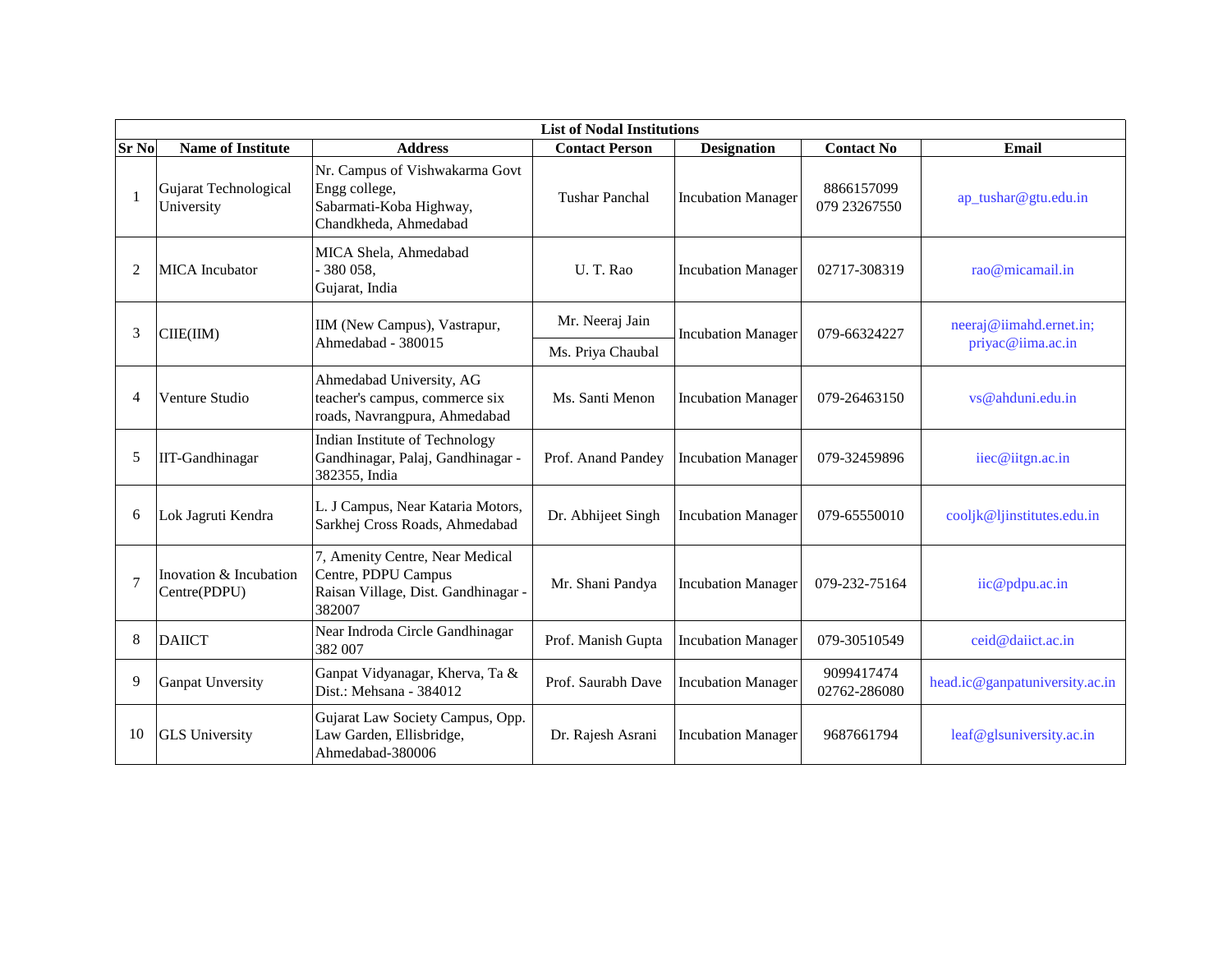| 11 | i-Create                                | 1st Floor, GMDC Building, 132 ft<br>Ring Road, Vastrapur, Ahmedabad                                                  | Mr. Anupam Lavania, Incubation Manager |                           | 079-27912803            | anupam@icreate.org.in                               |
|----|-----------------------------------------|----------------------------------------------------------------------------------------------------------------------|----------------------------------------|---------------------------|-------------------------|-----------------------------------------------------|
| 12 | <b>GSBTM</b>                            | Block no. 11, 9th floor, Udyog<br>Bhavan, Gandhinagar-382017                                                         | Ms. Shweta Sharma                      | <b>Incubation Manager</b> | 02667-264891            | ssibtm@gujarat.gov.in;<br>gujaratbiotech@gmail.com  |
| 13 | <b>NID</b>                              | NDBI, National Institute of Design,<br>Ahmedabad-380 007<br>Paldi,                                                   | Ms Khushbu Shah                        | <b>Incubation Manager</b> | 079-26629608            | accounts.ndbi@nid.edu                               |
| 14 | <b>EDI</b>                              | Near Bhat Village, Via Ahmedabad<br>Airport & Indira Bridge, P.O Bhat -<br>382428 Gandhinagar.                       | Dr. Satya Ranjan<br>Acharya            | <b>Incubation Manager</b> | 079-23969153            | satya@ediindia.org                                  |
| 15 | <b>Innovify Research</b><br>Foundation  | 1105, Shivalik Abaise,<br>Opp. Ananad Nagar Flats, Prahlad<br>Nagar,<br>Ahmedabad 380015                             | Mrs. Rajni Bansal                      | <b>Incubation Manager</b> | 079-48000038            | rima@innovify.com;<br>rajni.b@innovify.com          |
| 16 | Kadi Sarva Vidyalaya<br>Kelavani Mandal | Mandal Office, Sarva Vidyalaya<br>Kelvani Mandal, B/h, Railway<br>Station, Kadi, Dist. Mehsana (North<br>Gujarat).   | Mr. Bhavin Pandya                      | Faculty of<br>Management  | 9825458354              | utkarshpatel1403@gmail.com;<br>profbhavin@gmail.com |
| 17 | R. K. University                        | Kasturbadham, Rajkot-Bhavnagar<br>Highway, Rajkot, 360020                                                            | Syed Wajid Ahmed                       | <b>Incubation Manager</b> | 9737206649              | syed.wajid@rku.ac.in                                |
| 18 | Dharmsinh Desai<br>University           | <b>Faculty of Pharmacy</b><br>Dharmsinh Desai University,<br>College Road, Nadiad - 387001<br>Dis: Kheda, Gujarat    | Prof. Tushar Patel                     | <b>Incubation Manager</b> | 9974039521              | tusharpatel.ph@ddu.ac.in<br>tushar2782@gmail.com    |
| 19 | <b>Anand Agricultural</b><br>University | Anand Agricultural University,<br><b>Location: AAU Business Planning</b><br>and Development Unit,<br>Anand $-388110$ | Dr. R. V. Vyas                         | Member Secretary          | 02692-260211,<br>225813 | rvvyas@aau.in                                       |
| 20 | <b>Institute of Rural</b><br>Management | Institute of Rural Management, Post<br>Box No: 60, Anand- 38800                                                      | Prof. C. Shambhu<br>Prasad             | Professor In Charge       | 02692-221616            | $c$ see @irma.ac.in                                 |